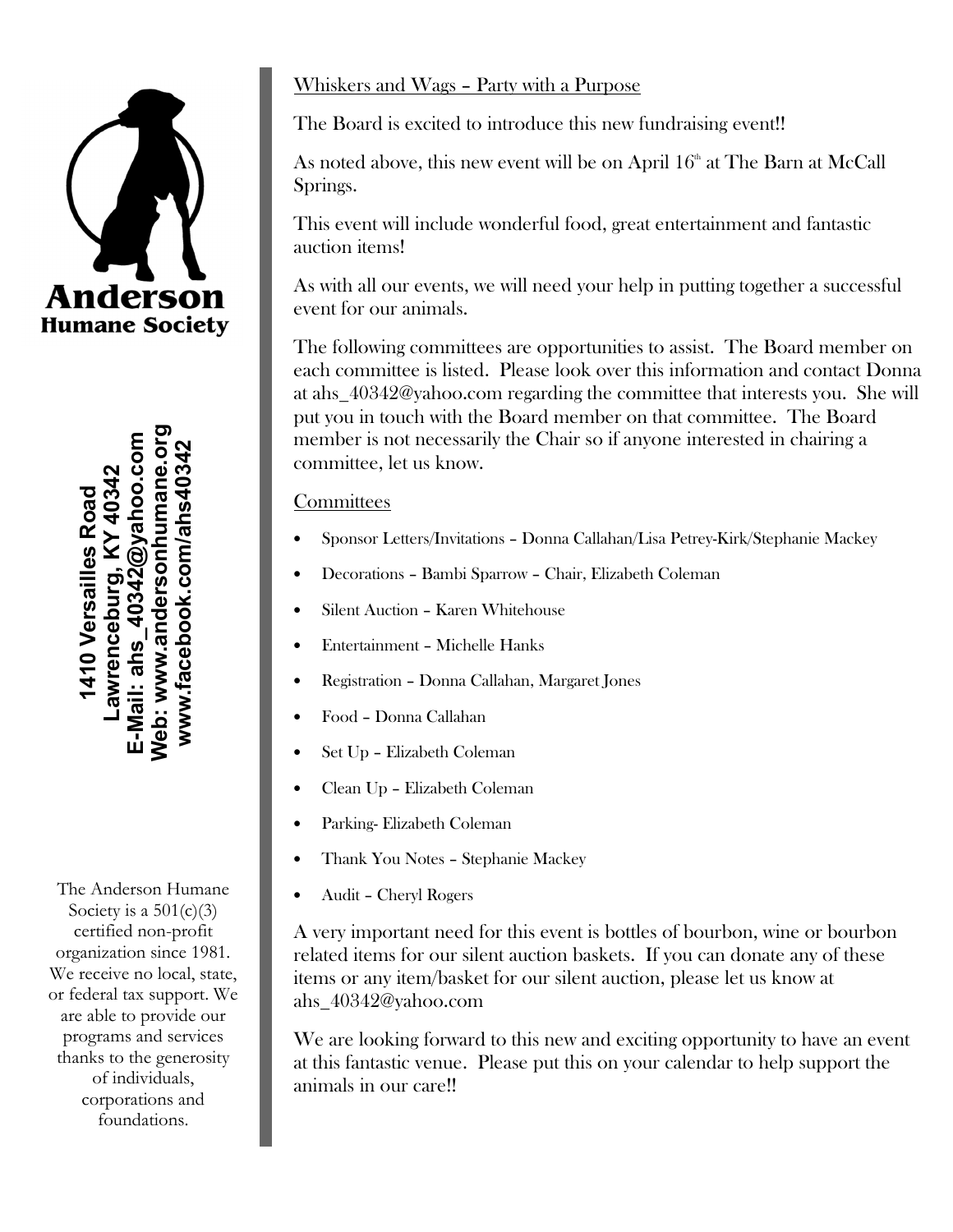Previous attempts were thwarted by Mother Nature. We were able discuss and begin to plan for The Anderson Humane Society Board of Directors was finally able to meet on February 1<sup>st</sup>. events in 2022.

Here are some important dates to put on your calendar

- April 1-11 Collective Goods online shopping event
- April 16 Whiskers and Wags- Party with a Purpose
- August 28- Putt, Paws and Purrs Golf Scramble
- October 6 Spaygetti Dinner

There will of course be other events during the year – these are the fundraisers calendared at this time!!

#### Adoption Center Volunteers

THANK YOU to all our faithful adoption center volunteers!! You provide a much needed and valuable service to our animals on weekends and holidays!! If you have not taken the opportunity to get doggie kisses and kitten snuggles, we would love to have you join us!! Volunteers are the backbone of our organization and our animals are the beneficiaries of the efforts.

We would love to have groups volunteer to help on weekends. If you have a youth group, sports team or school organization, this is a fantastic opportunity for the youth to enjoy time with the animals and provide a valuable service.

Please contact Donna at ahs  $40342@$ yahoo.com for information on volunteering.

#### Member Meetings

The Anderson Humane Society Member meetings are held on the first Tuesday of each month at 6:30pm. Currently, we are meeting at the Anderson Public Library in a meeting room. We need all of our wonderful members to make the Humane Society the best it can be for the animals. Please come to the meetings to share ideas and discuss ways to best serve our dogs/cats/rabbits/guinea pigs, etc. Our next meeting will be on March 1<sup>st</sup> in Meeting Room B. Look forward to seeing you there!!

#### National Dog Biscuit Day

February 23<sup>rd</sup> is National Dog Biscuit Day. Information will be provided on where you can find our dog biscuits in local businesses. Thank you to Ann Chilton for heading this program. A special Thank You to Carol Stewart for faithfully baking cookies for us to provide our dog owners!! If you are interested in participating in this project, contact Donna at ahs\_40342@yahoo.com and she will provide the particulars.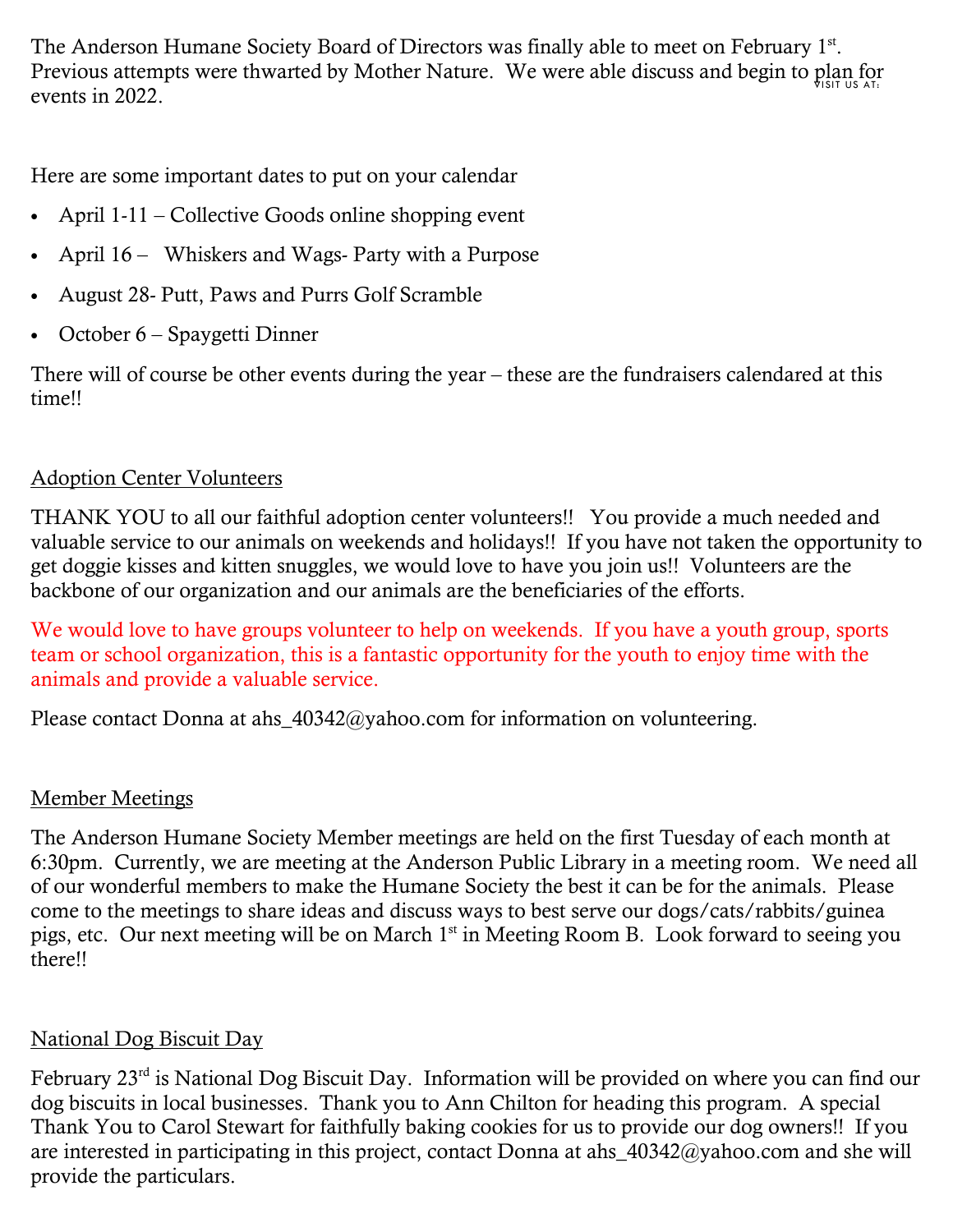

## #5096 Butch

Tabby

Male

"Hello there! My name is Butch and  $I$  came here from over at Ace  $\#$ ardware. I'm a big boy and I'm quiet and really sweet. I just know the perfect home for me is out there somewhere. Maybe  $even$  with you!" Thank you to Margaret Wainscott who sponsored a portion of my fee,  $I$  can go home at a reduced rate.



# #5100 Paul #5100 Paul

Tabby

Male

"Hello there! My name is Paul and  $\mathcal I$  came here with two other little kitties. Our owner said they had too many and needed to downsize. We're only a few months old and we're anxious to meet our new families."



# #5097 Dumplin

Domestic Short Hair Female

"Hi there. My name is Dumplin and I'm here with my brother Hammy and we're both looking for new homes. We're about nine years old, but make no mistake...we're good kitties and we're full of love. Now we just need to find the right family!"



# #5099 Mandy

Tabby

Female

"Hi there. My name is Mandy and  $I$  came here with my two sisters. Our owner had way too many pets and couldn't take care of us all. So we came here and the Humane Society promised to find good homes for all three of us." Thank you to Margaret Wainscott who sponsored a portion of my fee,  $I$  can go home at a reduced rate.